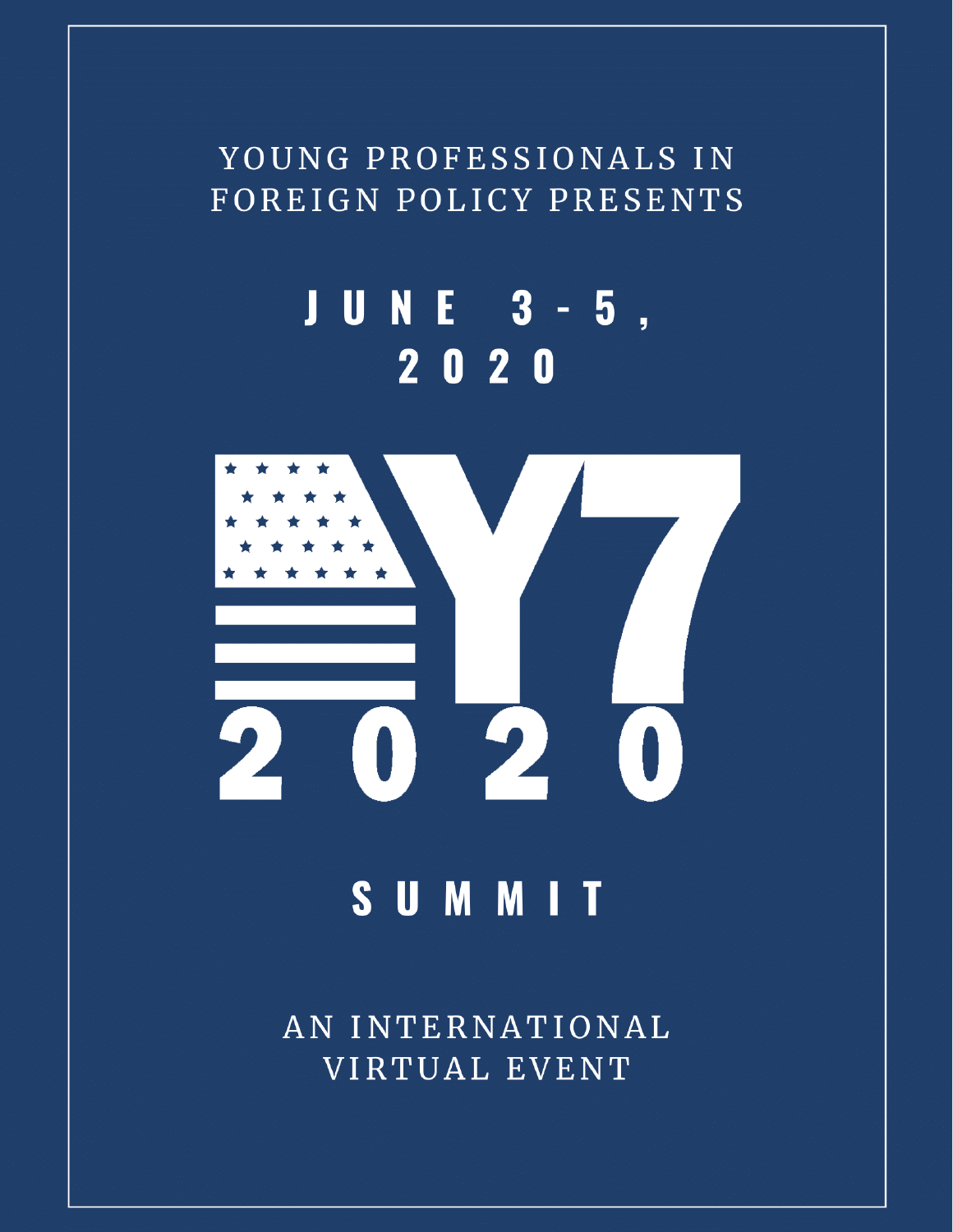We, the delegates of the 2020 Y7 Summit, during unprecedented times, convened virtually on June 3-5, 2020 with the support of the United States' selecting organization, the Young Professionals in Foreign Policy. United by our profound belief that the voice of the youth is an imperative contribution to the G7 decision-making process, we have deliberated, negotiated, and produced an outcomes document on important topic areas and global challenges. We call on the G7 leaders and the international community to hear the youth voice and take these proposals into consideration as they develop and implement policies to meet the needs of their citizens, and to work together in creating a healthy, prosperous, sustainable and fair future for all.

We call on the G7 leaders to promote healthy global connectivity - interconnectivity and the consequent movement of information, goods, people, and capital - and global trade - the beneficial exchange of goods, services, and intellectual property rights across borders. The following recommendations aim to ensure equality of access, use, and opportunities for all citizens globally.

We call on the G7 leaders to build a sustainable future for our generation and the generations to come by reaffirming the commitments made to climate change. We ask that they prioritize green energy while adapting to the new economic realities of COVID-19. We call on them for a true and profound investment in energy of the future and securing energy availability, accessibility, and affordability for all.

We call on the G7 leaders to focus on challenges that will affect future generations such as climate security, cyber-attacks, democratic resilience, and human rights. This requires a proactive approach to peace and security, including building resilience, strengthening institutions, and working with states outside the G7 to promote peaceful and safe communities for all.

We call on the G7 leaders to realize that rights to education and work are essential to promoting respect for human dignity and creating transformative change for young people. We urgently need increased investment, partnership, and commitment to multilateralism to ensure youth have equal opportunities as well as the tools and resources they need to succeed in a rapidly changing world.

In addition to these recommendations, we make two additional statements in light of recent events. We call on the G7 leaders to make a stronger, more coordinated response to the COVID-19 pandemic. We also call on the G7 leaders to publicly condemn and urgently address the violence, racism, marginalization, and police brutality against Black communities.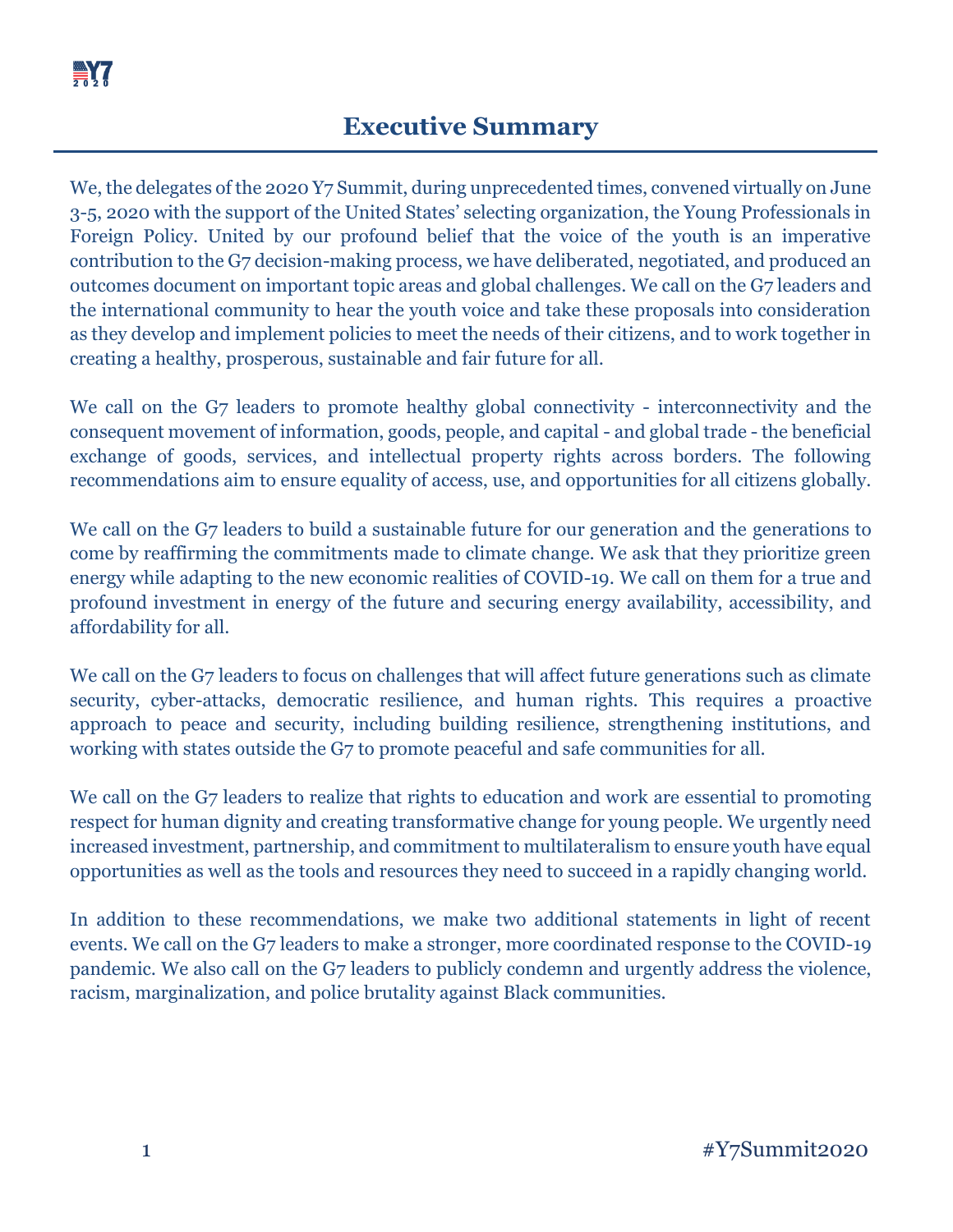

# **Global Connectivity & Trade**

Global Connectivity refers to interconnectivity and the consequent movement of information, goods, people, and capital. The following recommendations aim to ensure equality of access, use, and opportunities for all citizens globally.

Global trade consists of the beneficial exchange of goods, services, and intellectual property rights across borders. To secure future opportunities for trade, the actions taken by the G7 must be in agreement with the goal to limit climate change set forth in the Paris Agreement.

As the Y7, we are calling on the G7 leaders to:

#### **I. Close divides and inequalities within digitalization**

*Access to the Internet and digital infrastructure, including electricity, should be made available at an affordable cost and sensible quality to everyone. There should be a focus on closing divides and inequalities, in terms of countries and regions with different levels of development, different firms' size, gender, age and ethnicity, by:*

- Establishing a G7 task force comprised of G7 and recipient-country representatives, technology companies and representatives of local stakeholders with the mandate of expanding digital infrastructure in underserved areas.
- Adopting innovative and synergic financing tools to blend public and private capital, such as public-private partnerships, or implement a framework of tax incentives for firms that make the aforementioned investments in underserved areas.
- Supporting public investments for digitalization of public services and the digital transformation of Small and Medium Enterprises.
- Reducing inequalities by co-creating digital technologies with and for marginalized communities.

## **II. Regulate data collection and usage while protecting human rights**

*There is an increased number of organizations and institutions converting their business practices to digital formats, increasing the amount of data collected. We call on G7 leaders to:*

• Create an independent international authority to regulate data collection and usage, while promoting interoperability. It should provide regulatory frameworks on AI that foster innovation and growth, while preventing the violation of civil liberties and privacy. The authority should be governed by a balanced representation of all relevant stakeholders, including civil society.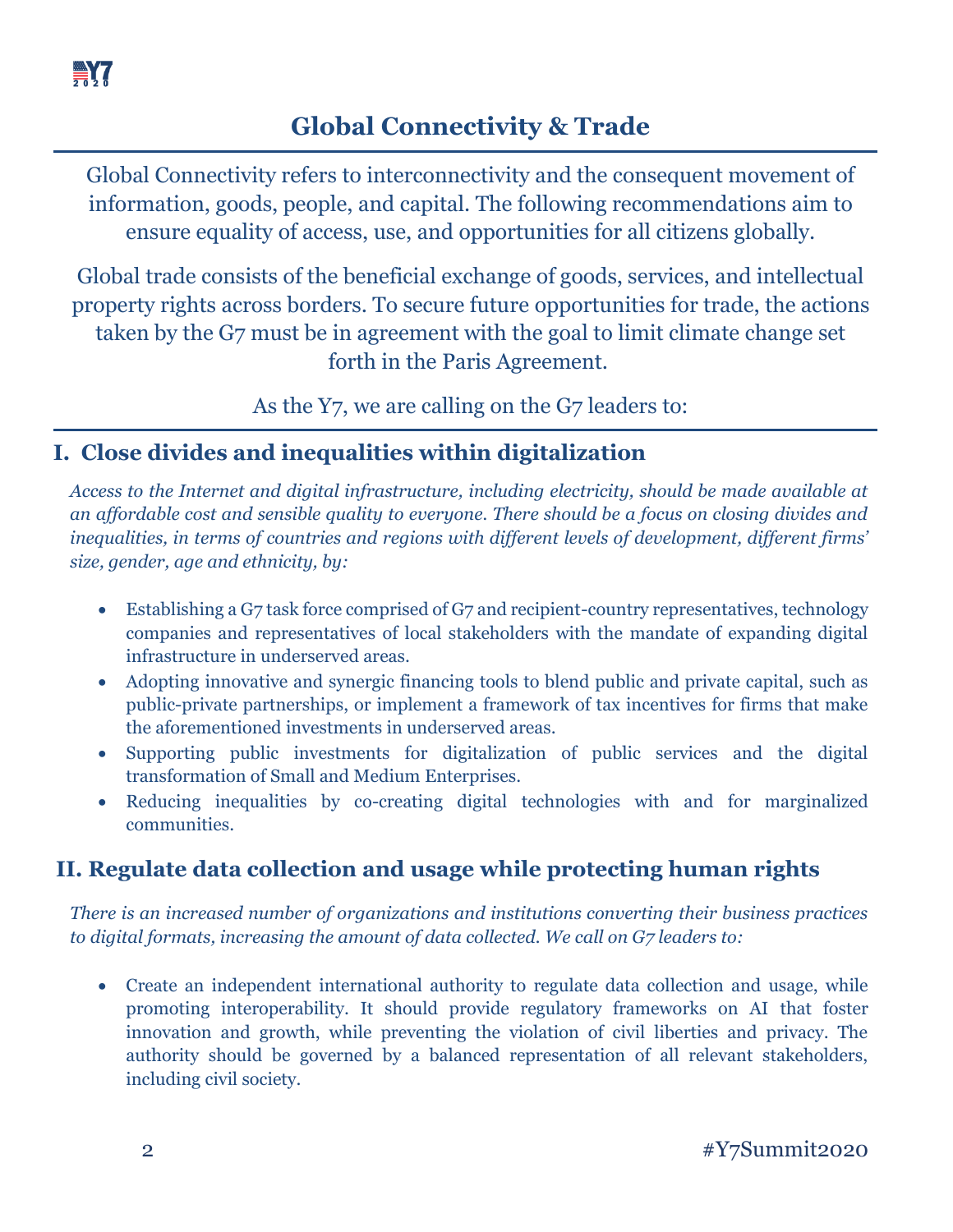*COVID-19 has highlighted the importance of protecting human and civil rights while leveraging digital solutions to protect citizens. We call on G7 leaders to:*

- Conduct and publish the results of a quarterly national review of the necessity and impact of the use of personal data (e.g. contact tracing) in managing the spread of COVID-19 and regularly revisit regulations about the level of access into people's personal data.
- De-identify data of individuals to maintain anonymity and privacy.

# **III. Take ambitious multilateral actions to promote global trade and show solidarity**

*Youth across the G7 call on their leaders to protect and support the multilateral institutions and systems we have in place today. In order to ensure transparency in the global trade system in light of the large costs and frictions associated with the increasing number of bilateral trade agreements, we call on G7 leaders to take more ambitious multilateral actions, working with the World Trade Organization, by:*

- Mandating Sustainable Impact Assessments carried out by an independent body for all parties concerned in trade negotiations to assess all impacts of trade agreements.
- Urging the WTO to agree upon binding definitions of "developed" and "developing" countries within their framework to assure that assistance and exemptions from regulations reach appropriate recipients.
- Strengthening the role of the WTO as an advocate for the environment through initiating new regulations that also take into account the economic needs of developing nations and disadvantaged societal groups.

*Following the COVID-19 crisis, we call on G7 leaders to take multilateral actions to ensure global trade, financial stability, and resilience, and to allocate sufficient resources to tackle the consequences, by:*

- Lifting tariffs and export bans on medical supplies, encourage other countries to follow suit and show solidarity especially with developing countries via a "tariff-and-aid initiative": (i) a worldwide cancellation of tariffs on imported medical supplies and (ii) compensation to developing countries for revenue losses incurred from cancellations.
- Supporting the cancellation of debt repayments of developing countries at least for one year, and further develop financial instruments to help them respond to the negative economic shock while not reducing ODA.
- Strengthening the operational capabilities of the WHO with all member states adhering to their budgetary commitments and expanding existing multilateral efforts to fight against pandemics, including (i) the WHO's Strategic Preparedness and Response Plan and (ii) the UN COVID-19 Global Humanitarian Response Plan.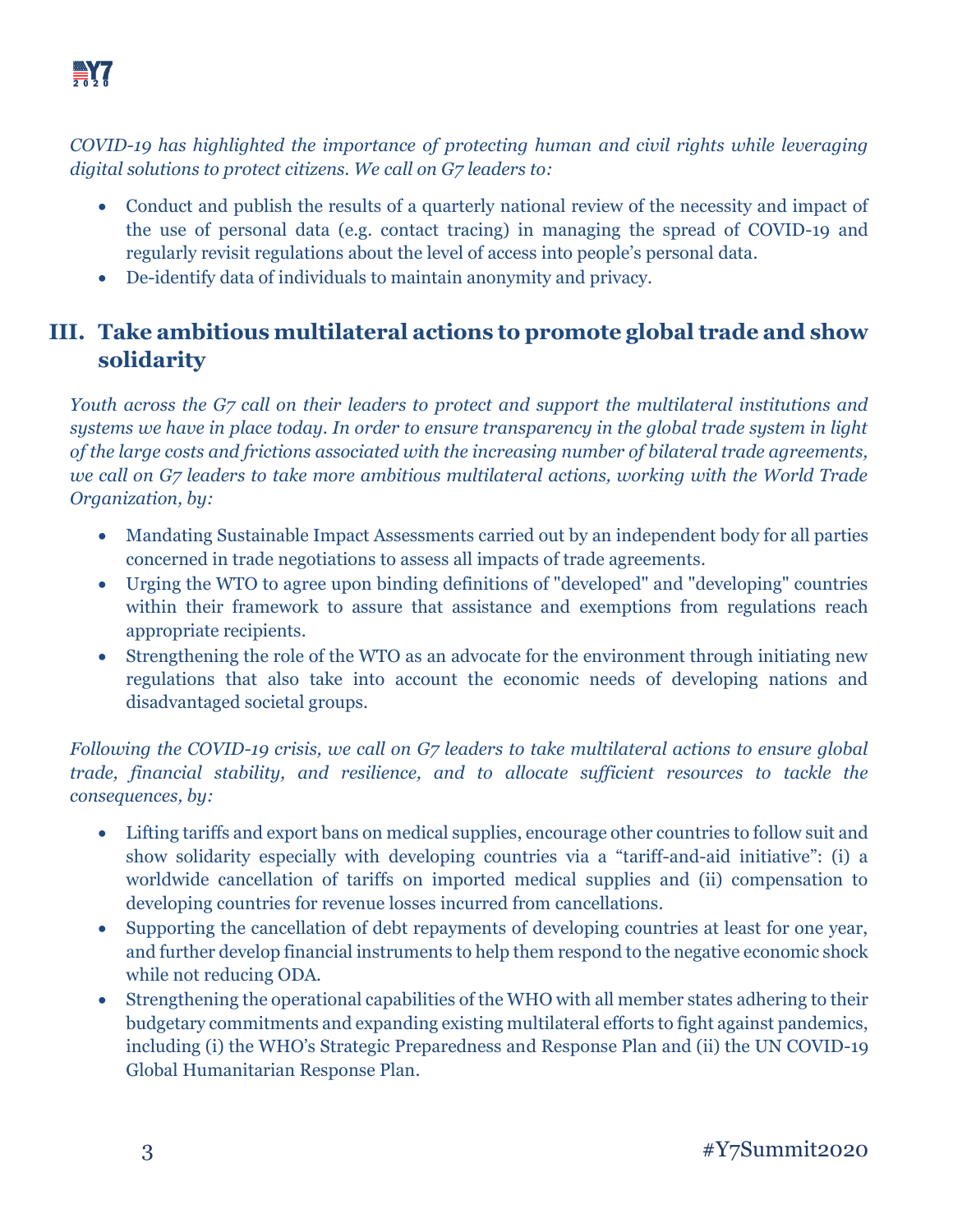

- Reinforcing international scientific collaboration for research and development regarding all solutions to the COVID-19 pandemic (including a potential vaccine) and make them accessible to everyone, whenever they become available and regardless of who develops them, at an affordable cost based on local purchasing power.
- Minimizing restrictions on the movement of people and goods across borders as much as possible within the limits of official public health guidelines.

#### **IV. Establish a fair and transparent international tax framework**

*The Y7 calls for a multilateral approach to ensure that the international tax framework is fair and transparent, recognizing the challenges arising from transformations in global value chains, by:*

- Supporting the current multilateral effort under negotiation at the OECD (BEPS). The revised framework should ensure that international businesses pay a minimum level of tax, which is in line with the effective tax rates applied to domestic businesses. The new regime should be based on the mandatory accession of multinationals.
- Increasing progressivity in income and wealth taxation, in particular for financial transactions and for the highest income brackets, in light of the decades-long decline in the labor share of income.
- Reforming tax systems to boost green and inclusive growth (SDG 1-17), encouraging long-term sustainable development.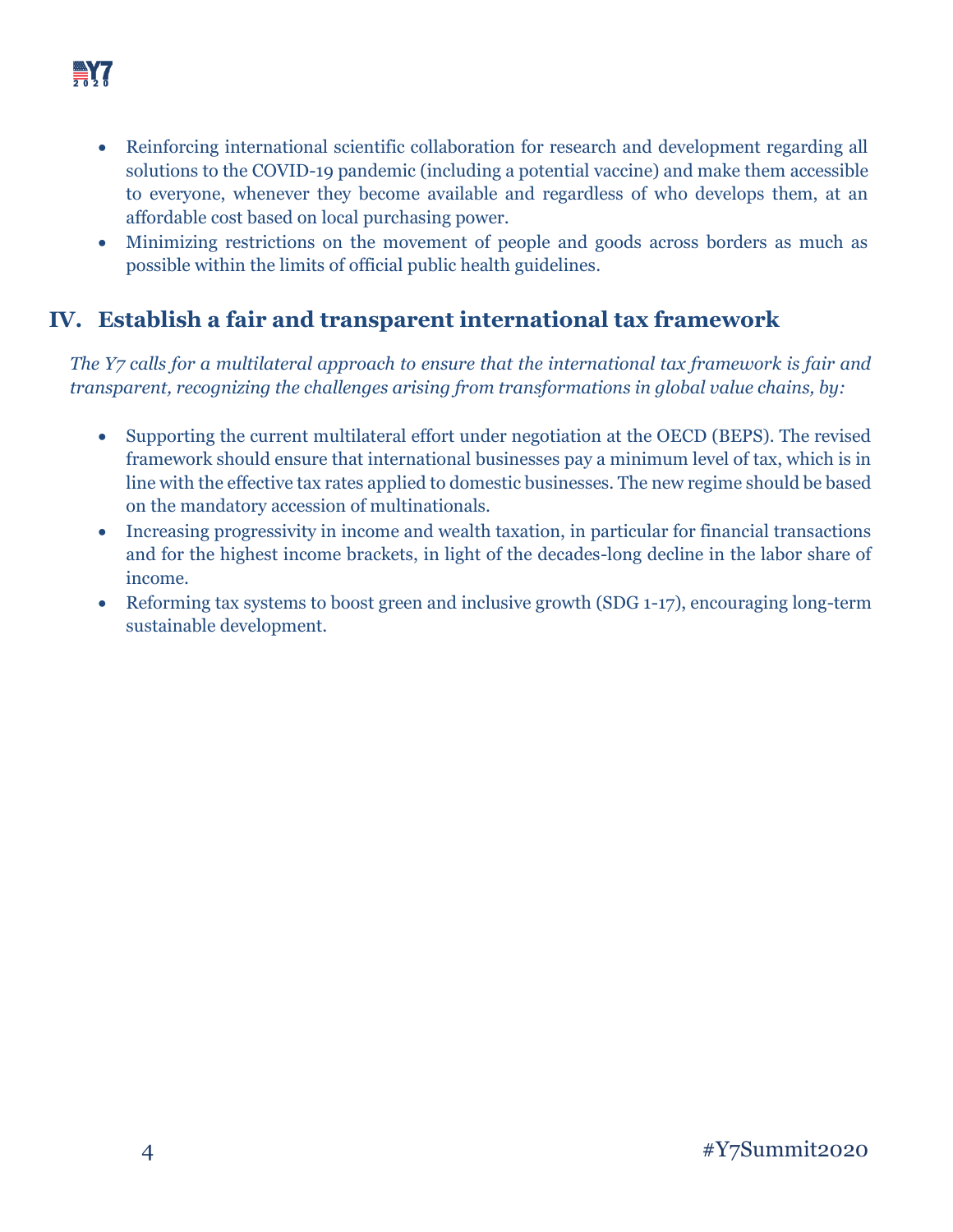

## **Energy**

We, the delegates of the Y7, urge the leaders of the G7, to achieve an energy transition that will build a sustainable future for our generation and the generations to come.

COVID-19 has sent shockwaves through the world in 2020, and we ask that you treat the energy sector as a tool for invigorating the economy, rather than choosing to prioritize the economy at an extreme cost to the environment. In a rare period of market malleability; we ask that green economic recovery packages be passed to reorient the energy sector, that funds be made available to achieve a technological revolution, and multilateral measures be put in place to secure a just transition for all youths.

As the Y7, we are calling on the G7 leaders to:

#### **I. Strongly reaffirm commitments made to climate change**

*We urge you to recognize that climate change knows no borders, and that it requires a global, comprehensive, and intensified response.*

- Reaffirm your obligations to fulfilling the targets set forth in the Paris Agreement, enhance your Nationally Determined Contribution, and accelerate the decarbonization of the global energy system.
- Enforce public sharing of environmental performance against Paris Targets, particularly via social media, to increase information reach to youth worldwide.
- Pursue UN SDGs with a particular focus on Goal 7: ensuring access to affordable, reliable, sustainable, and modern energy for all.

## **II. Prioritize green energy in COVID-19 economic responses**

*Aligning COVID-19 recovery efforts with the objectives of the Paris Agreement and SDGs will require a multilateral approach comprising of; holistic policy packages, resource deployment, and enhanced international cooperation, but would result in global socio-economic gains.*

- Commit to a green recovery stimulus package for inclusive economic growth whilst accelerating the green economy. Actively steer energy-related investments towards sustainability.
- Set carbon pricing to place a minimum cost on corporate CO2 emissions, without allowances for businesses and without shifting the burden to consumers.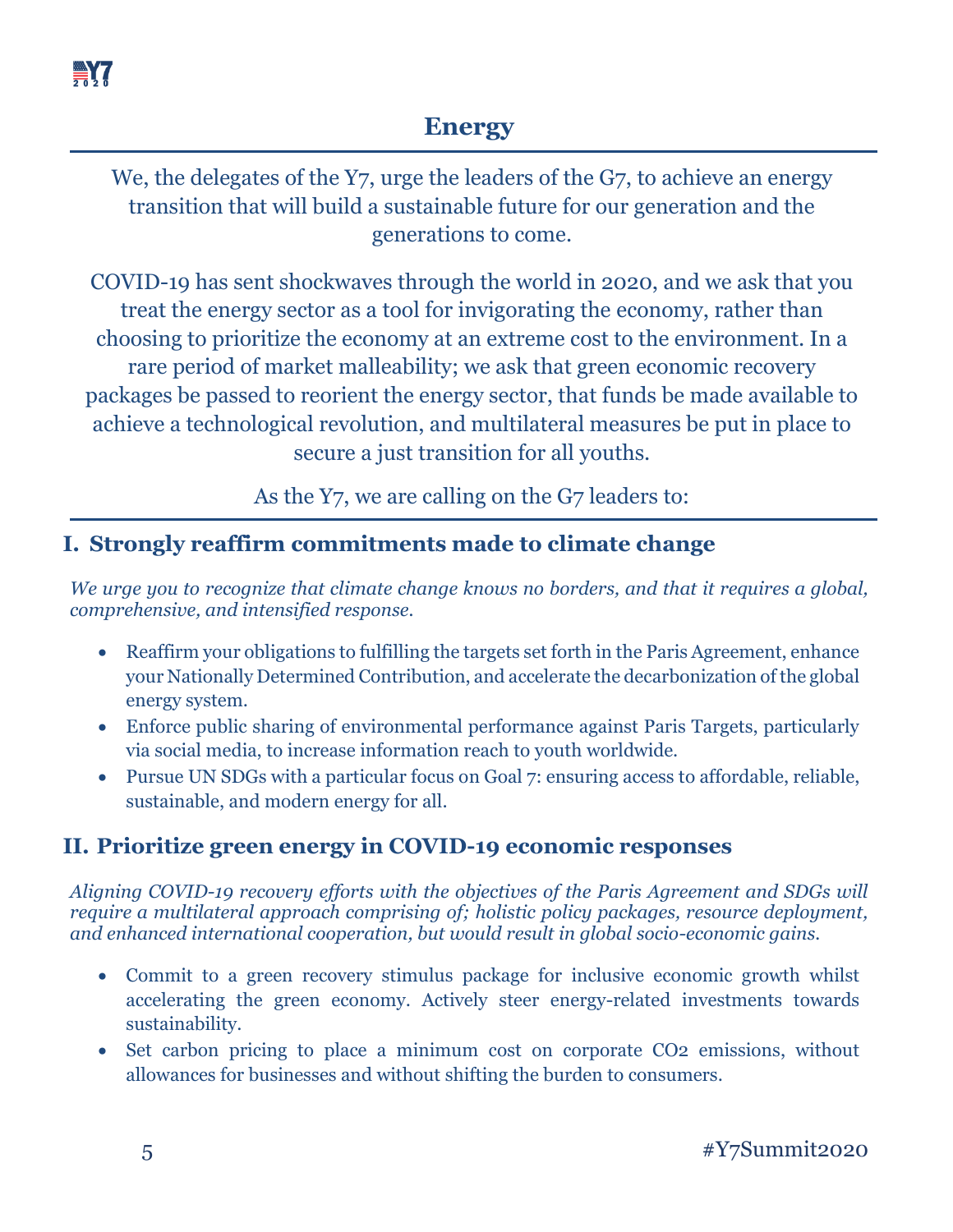

- Establish, by 2021, a clear action roadmap to systematically phase out subsidies for fossil fuel production and consumption. Reinvest this revenue in infrastructures that will safeguard young people's futures in all G7 countries.
- Invest in the building and infrastructure sectors to accelerate the penetration of Near-Zero Emission Buildings (NZEB), through high energy efficiency standards.
- Design tailored financial and fiscal support for enterprises that are dedicated to long term commitments of green energy transition and lowering environmental impacts.
- Shift government procurement standards to buy energy from sustainable sources.
- Make training schemes available for all employees in the traditional energy sector, so they are well-equipped to transition to careers in the green economy.

#### **III. Invest in the energy of the future**

*We urge you to invest in R&D and multi-level partnerships in order to reach disruptive technologies in low-carbon energy and thus, reconciling growing needs with limited resources.*

- Support the development and implementation of innovative decarbonization technologies with a wide reach, such as renewable energy, carbon capture and sequestration, polygeneration, energy storage, and hydrogen.
- Commit to low carbon transportation through: wider adoption of electric and active mobility, providing better access to charging infrastructure, expanding cycle lanes and investing in high speed alternatives to emission-heavy flights, such as high-speed rail, while maintaining competitive fares for users.
- Support strategic blended finance schemes and public-private partnerships for emerging solutions, by strongly mitigating the risk faced by private investors.
- Reinforce assessment of the construction, operation, and the decommissioning of all energy plants to absolutely minimize their damage to the environment.
- Enhance circular generation methodologies, committing to optimizing the use of energy losses and developing end of life solutions, including for PV, wind turbines and battery components.
- Explore nuclear fusion as a potentially safe, sustainable, non-carbon emitting, no longlived radioactive waste-producing, limiting risk of nuclear proliferation, and virtually limitless form of energy.
- Support higher education and practical training for the youth by encouraging their collaboration with the clean energy sector, and by establishing certificate programs for energy-related training to facilitate international mobility.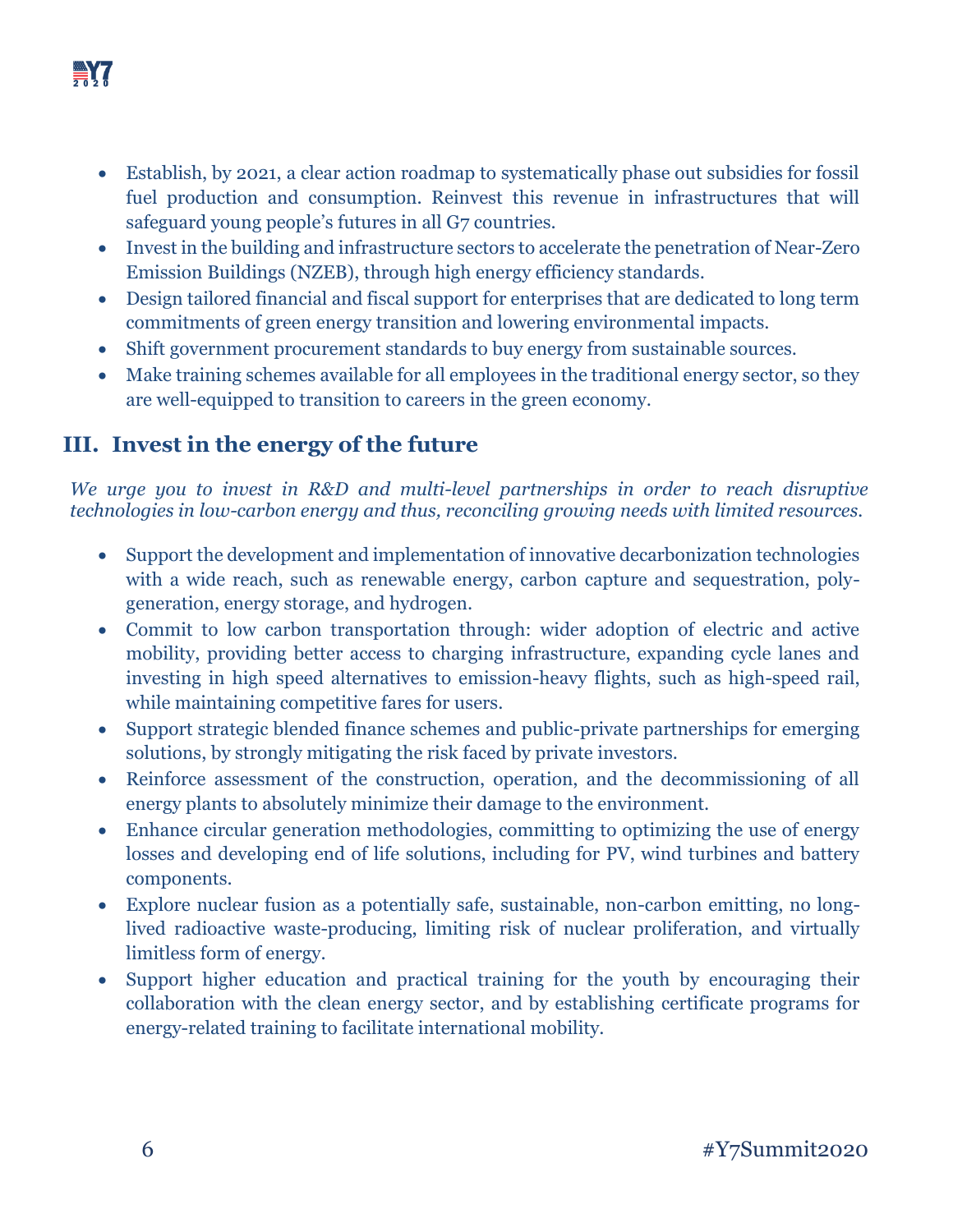#### **IV. Secure energy availability, accessibility, and affordability for all**

*Energy is vital to our modern society. We, therefore, urge G7 leaders to support energy policies that can help generate wealth, reduce poverty, combat exclusion, and achieve a just transition for all nations and communities.*

- Encourage the development of low-carbon energy technologies for developing countries, vulnerable, rural, and indigenous communities by reforming intellectual property rights.
- Endorse the principle of a diversified, low-carbon energy mix and secure supply chains of raw materials (particularly primary fuels and rare earth elements) essential to energy systems and infrastructures.
- Fortify the security and digital resilience of electrical grids as greater territorial interconnections may lead to cyber-related disruptions.
- Achieve local, resilient, and sustainable energy communities through empowering them to deliver infrastructures such as flexible power grids and efficient energy storage.
- Increase demand responsiveness to the wholesale price of energy to enhance responsible consumption. This requires smart device standards that can adapt to prices, in order to reorient the perception of energy from service to commodity.
- Create financial and fiscal incentives, especially for young first-time buyers, to encourage households to incorporate green self-generation systems including microgrids, batteries, and small-scale solar/biomass projects.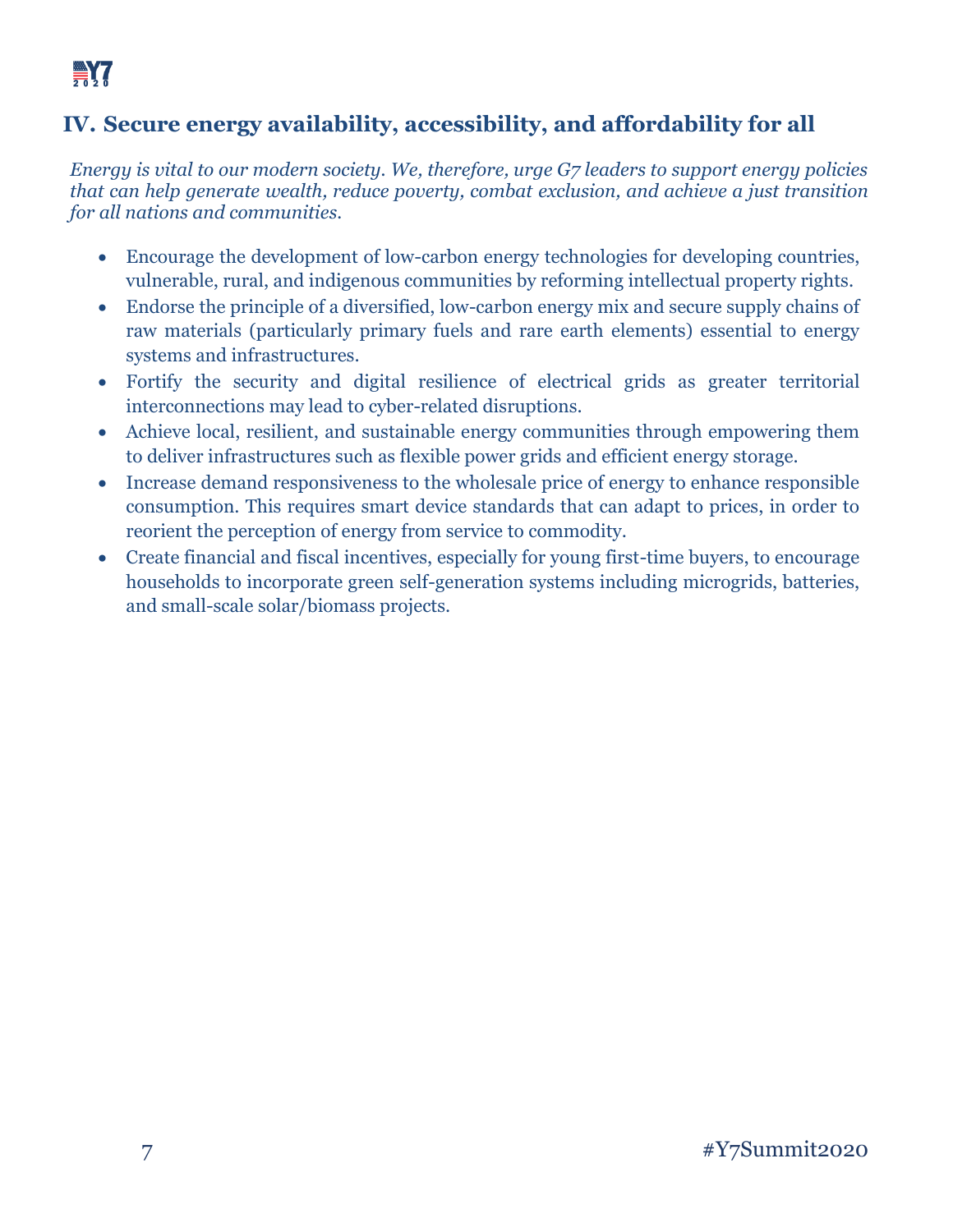

We call on G7 leaders to focus on challenges that will affect future generations such as climate security, cyber-attacks, democratic resilience, and human rights. This requires a proactive approach to peace and security, including building resilience, strengthening institutions, and working with states outside the G7 to promote peaceful and safe communities for all.

As the Y7, we are calling on G7 leaders to:

#### **I. Develop disaster mitigation strategies and prioritize climate security**

*21st century security threats will be non-traditional — caused by climate change, infectious disease outbreaks, and other global health crises. Special focus should be paid to those most vulnerable to natural disasters, including earthquakes, and health crises. Therefore, G7 countries should:*

- Learn lessons from the Covid-19 response and embed responsible, long-term contingency planning into the heart of government for the "most likely" non-traditional crises, based on intelligence agency and expert threat assessments.
- Develop and regularly stress-test blueprints for multilateral execution in future crises, covering the basic functions of the global system (global supply chains, food & water security, communications & transport networks, provision of critical goods) and ways to support developing countries to respond effectively.
- Require firms using public funds to adopt resilience plans to cope with nontraditional crises.
- Spearhead a global working group to deal with 1) the preparation of joint climate security foresight and early warning assessments 2) resilience planning for vulnerable areas and populations 3) developing plans for emerging issues (i.e. climate displacement and competition in the arctic).
- Strengthen the resilience of food systems from resource-based conflict by prioritizing local farming and agro-ecological practices, minimizing water intensive crops, and working toward 30% food self-sufficiency within nations without compromising any individual's other rights.
- Support policies that affirm the right of potable water and food for all as a common good, especially for vulnerable communities, to prevent resource-based conflict.
- Include climate security risk assessments and information on related risks in peace operations.
- Equip indigenous and rural communities with the tools and support needed to secure their rights to land and build sustainable communities.
- Assume responsibility for the effects of climate change and adopt the "Responsibility to Prepare and Prevent" framework for managing climate security risks.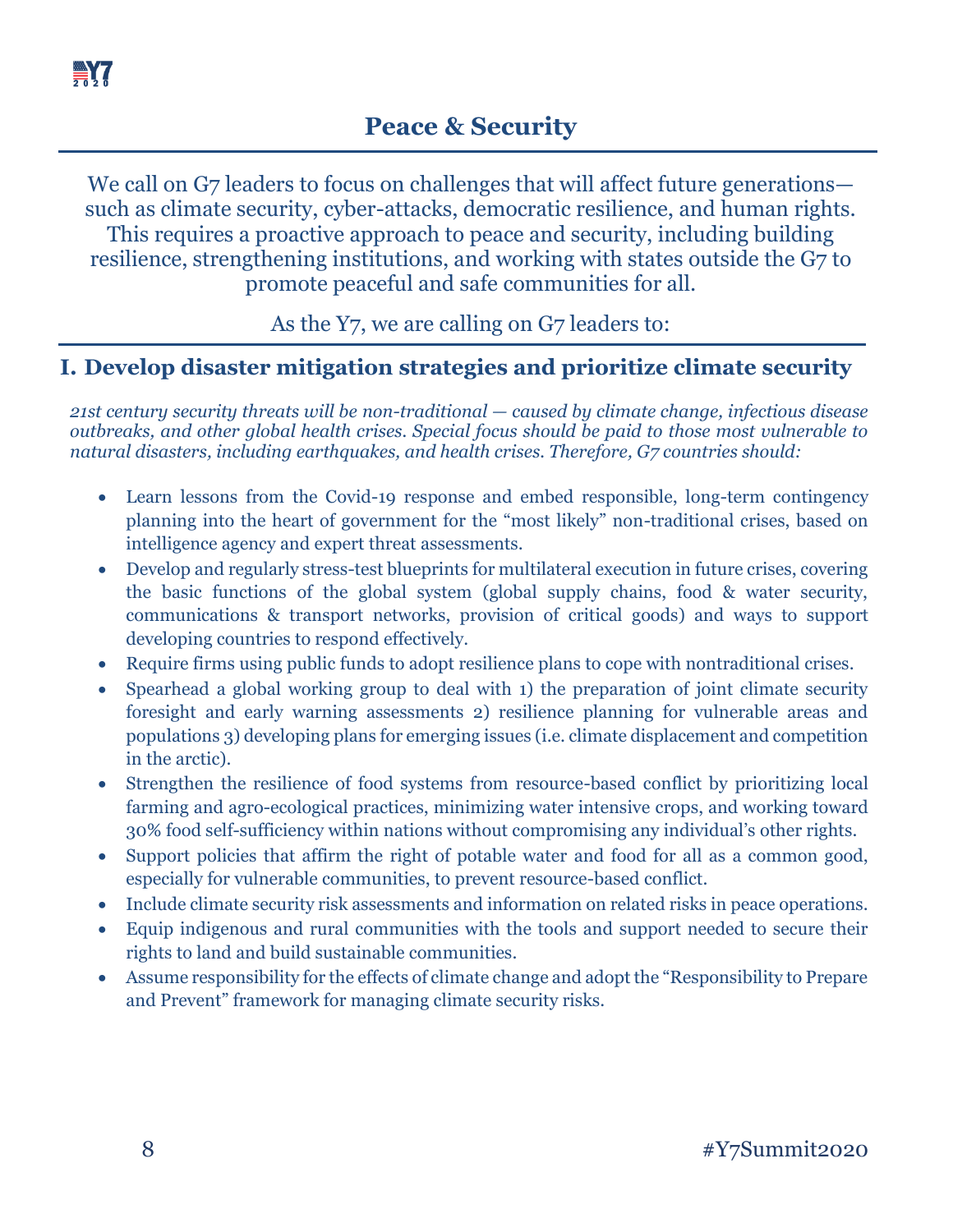#### **II. Build a free and secure cyberspace**

*Cyber threats pose profound challenges to democratic societies. G7 countries must work together to address cyber-attacks, invest in capacity-building efforts, protect critical infrastructure, and promote a free, peaceful, and non-discriminant cyberspace. Therefore, G7 countries should:*

- Work together to enhance multilateral deterrents to prevent state and nonstate actors from hacking critical infrastructure of other states.
- Develop public-private partnerships by strengthening commercial infrastructure resilience and confidential reporting procedures when cyber-attacks occur; create opportunities for private sector security experts to contribute their expertise; and red-team vulnerabilities in core areas such as the health and financial sectors.
- Ensure privacy of citizens, particularly as use of mass surveillance technologies grow.
- Establish cyber capacity building programs and cyber exercises focused on the development of national cyber strategies and protection of critical infrastructure to enhance cyber resilience and respond effectively to cyber threats.
- Partner with youth to establish shared rules and regulations regarding internet norms.
- Regulate artificial intelligence in military operations, including nuclear warfare, and in the fields of facial recognition, language processing, and internet searches.
- Negotiate treaties for cyber arms control and standard practices for how cyber weapons may and may not – be used during conflict.
- Strengthen collaboration between the UNGGE and OEWG and reassert the importance of the Budapest Convention on Combating Cybercrime.

#### **III. Defend democracy and develop democratic resilience**

*G7 countries should actively work to preserve the cornerstones of democracy, such as free and fair elections, checks and balances, and international institutions. Therefore, the G7 countries should:*

- Support local governments in developing community-led initiatives aimed at increasing social capital and self-sufficiency.
- Lead the international community in an explicit call for states not to interfere in the elections of others through cyber-based tools and share best practices to ensure election integrity.
- Cooperate during crises with a wide range of countries to prevent leaders from (a) exploiting states of emergency to increase their hold on power and (b) adopting divisive and racist rhetoric that contributes to extremism.
- Increase financial and social support for communities who have been (a) subject to longstanding, institutionalized discrimination and/or (b) deprived of educational opportunities due to natural disasters or conflict.
- Maintain backstops to prevent exploitative coercive economic diplomacy.
- Prevent and mitigate the effects of, mis- and disinformation by incorporating digital literacy, fact-checking, and other strategies into citizens' lives to help them distinguish between true and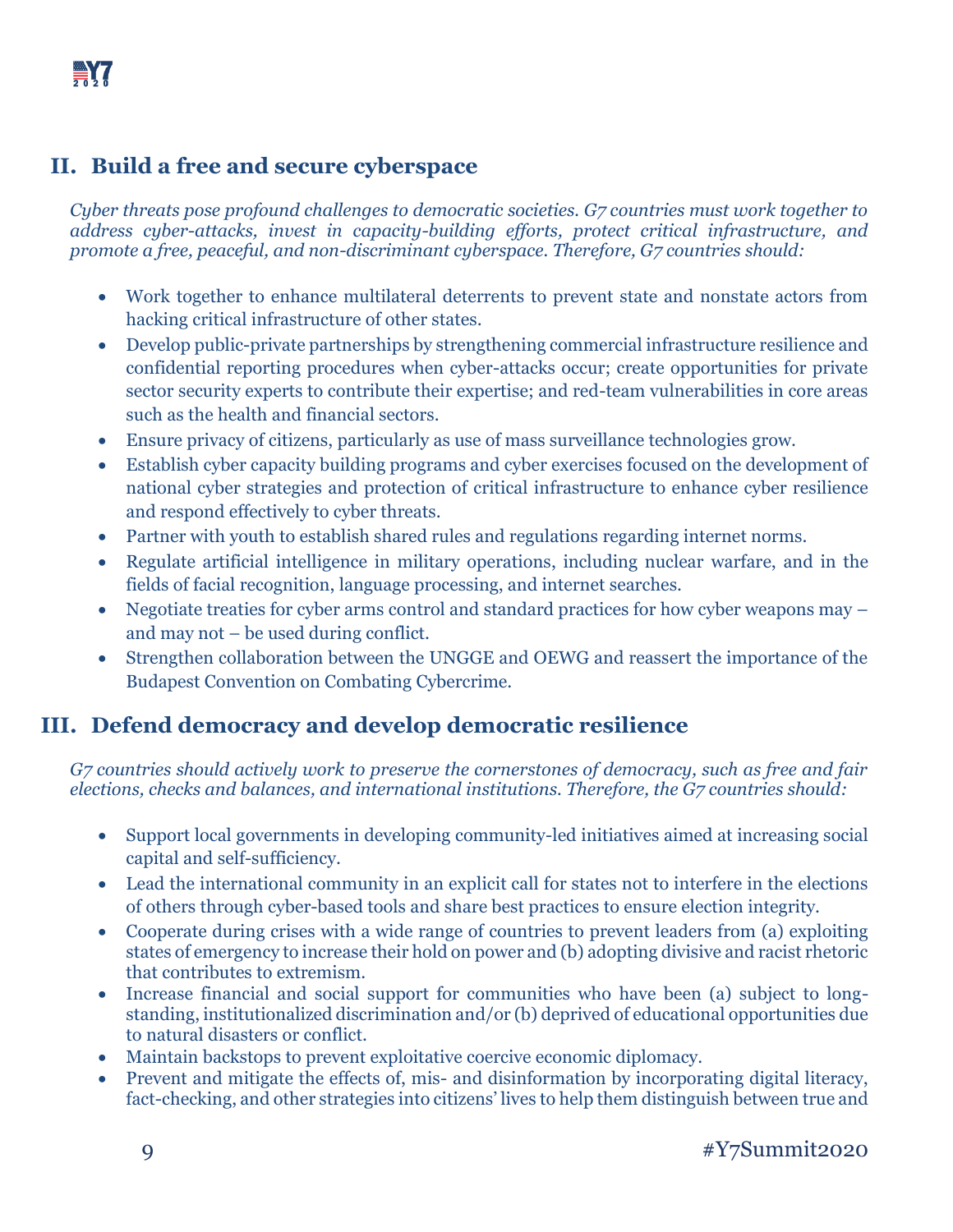

false information, ensuring G7 leaders do not (in)advertently contribute to the spread of misinformation, and working with and regulating social media companies.

#### **IV. Promote human rights, gender equality and inclusion**

*Promoting equality—with regards but not limited to gender, race, age, and sexual orientation—is defending a critical human right. Therefore, G7 countries should:*

- Further opportunities for youth groups to be involved in decision making within governmental and non-governmental organizations.
- Adopt feminist foreign policies based on the principles of intersectionality, transformative change, and equality and evaluate each policy decision based on its impact on women, children, minorities, indigenous groups, and other under-represented groups by experts.
- Ensure equal participation for the aforementioned groups in foreign policy by (1) developing work entry points and removing policies that prevent diverse groups from getting promoted equitably; (2) partnering with CSOs that further this mission; (3) prioritizing diversity in top posts in national security agencies and field missions.
- Increase efforts to invest in women and girls worldwide as a proven way to reduce extreme poverty and prevent violent conflict.
- Involve vulnerable groups in the development of disaster and conflict recovery strategies, in peace operations, and safeguard their health and safety during recovery efforts.
- Protect the rights of citizens from policing and justice systems that disproportionately target racial and ethnic minorities and address structural inequalities.
- Guarantee freedom of expression and information, especially during conflicts, and affirm the rights of whistleblowers.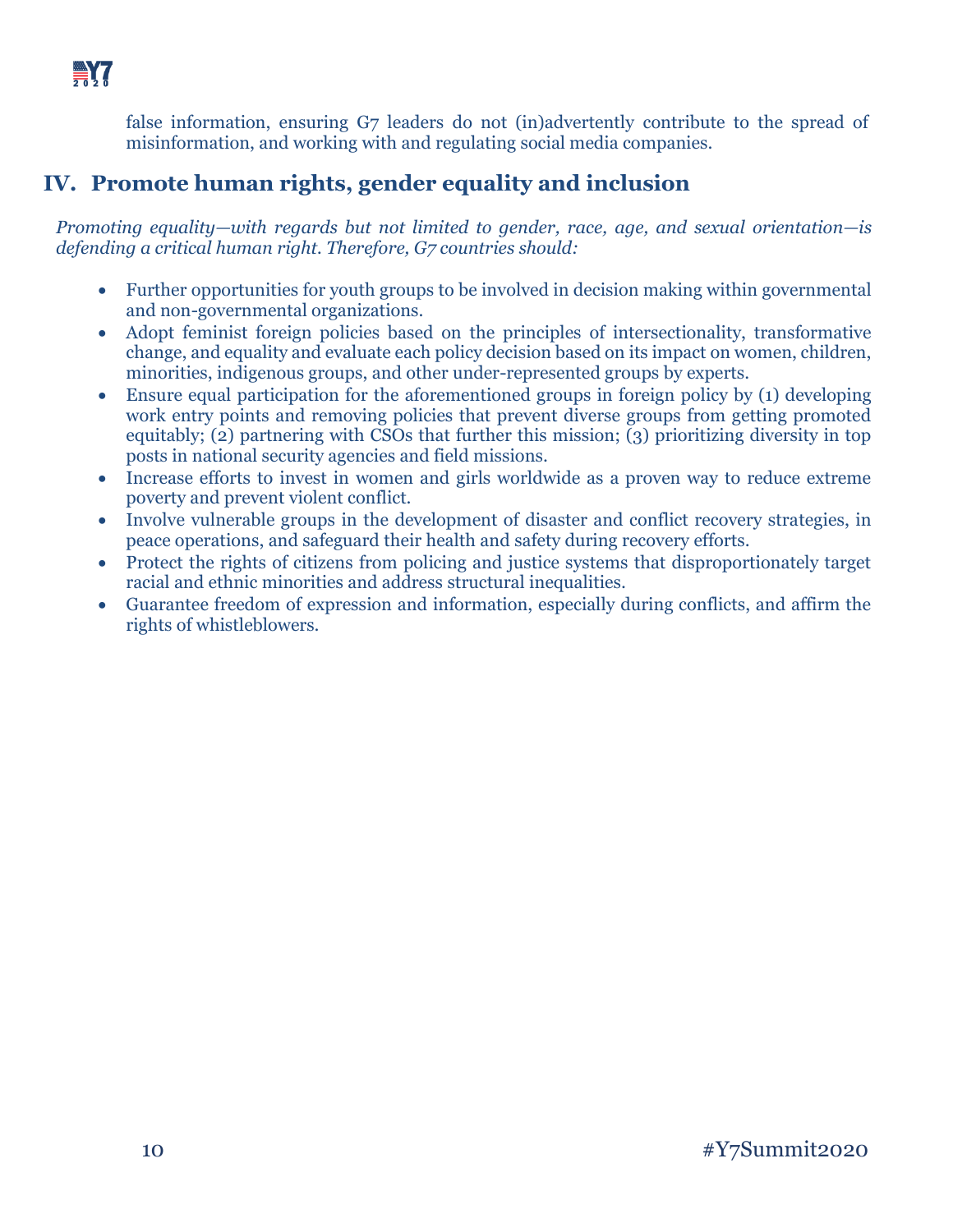

# We, the delegates of the Y7, urge the leaders of the G7, to realize the rights to education and work is essential to promote respect for human dignity and create transformative change for young people.

As the Y7, we are calling on the G7 leaders to:

#### **I. Eliminate structural inequalities and discrimination**

*It is critical to protect and prioritize the diverse needs and experiences of young people by tackling systemic barriers and restructuring our societies. To give youth the best start in life, G7 leaders must:*

- Reduce child poverty by at least 50% by 2025, and increase income benefits for vulnerable populations, including migrants and Indigenous communities living below the poverty line.
- Provide universal, publicly funded pre-school education and increase investment in early learning and childcare to 1% of GDP by 2025.
- Implement locally led mentorship networks to build cooperation with and offer targeted support to underprivileged families and youth facing academic challenges and contemplating their future.
- Center needs of youth with disabilities in policies on the future of work including by increasing R&D investment in assistive technologies and mainstreaming a Universal Design Approach in services.
- Launch and fund national-level Youth Data Strategies for collecting intersectional, disaggregated, and longitudinal data on young people's experiences with access to education and employment.

#### **II. Ensure equitable and inclusive education for all**

*Strong and fair education systems that are accessible for all and prioritize well-being are the building blocks of thriving communities. To ensure no young person is left behind, G7 leaders must:*

- Increase domestic spending on education to at least 7% of GDP & improve access to education for vulnerable students by investing in improving school infrastructure & distance education learning.
- Forgive student debt for households earning a net income of up to 150% of the median income and make public post-secondary education free for all, including offering online degrees and MOOCs.
- Implement gender sensitive curriculum, pedagogies and mentorship, and ensure free sanitation products for girls and young women in all learning environments.
- Embed mental health education in school curriculums and offer free, preventative, personalized mental health support for young people where they live, learn and work.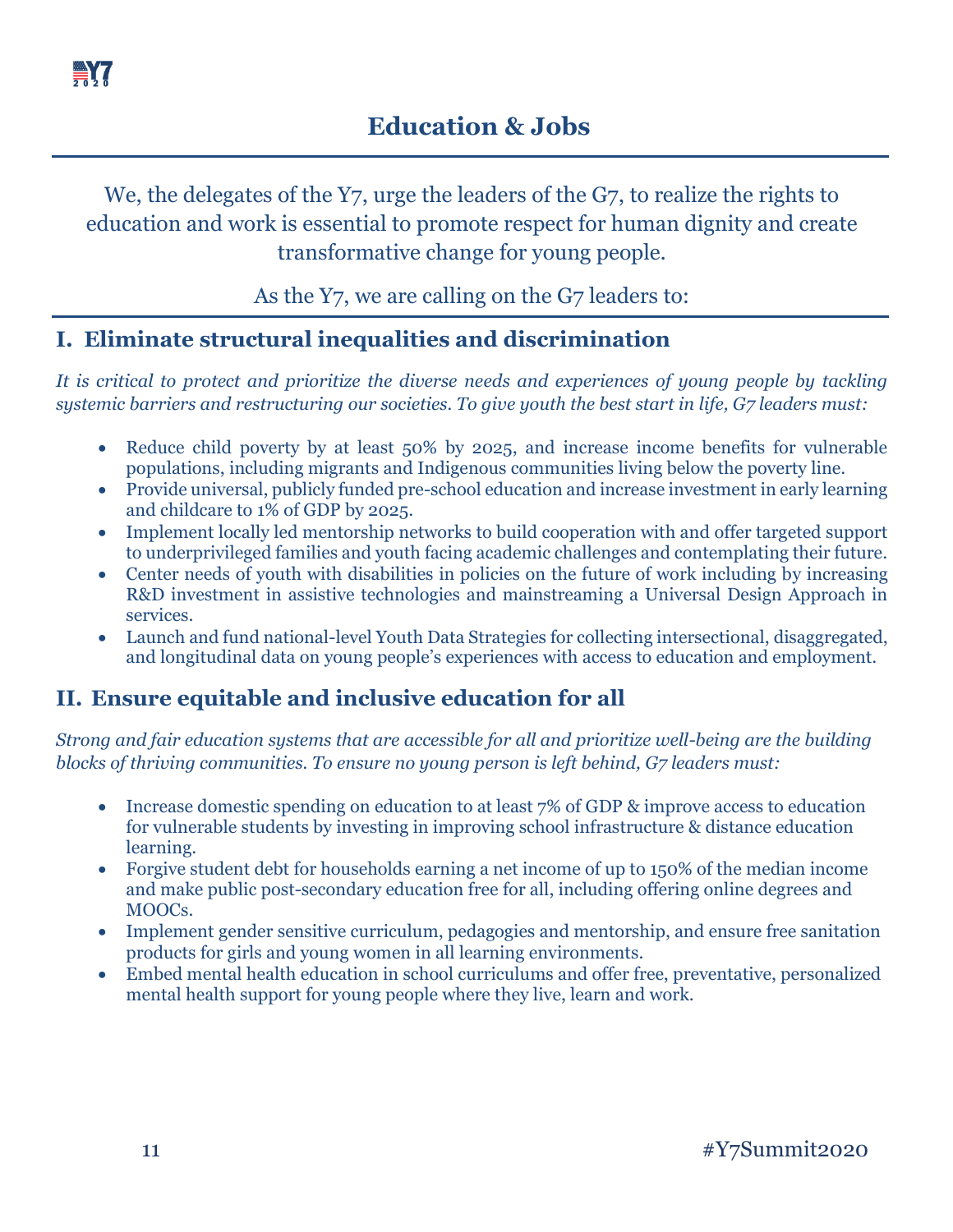#### **III. Facilitate transitions to labor market and empower through life-long up-skilling**

*To prepare young people for the world of work, we must foster stronger connections to the labor market as early as possible and promote multiliteracy in skills relevant to the 21st Century. G7 leaders must:*

- Develop and fund "School-to-Work" Strategies for youth in partnership with educators and employers, focused on job-matching, expert career guidance, apprenticeships, mentorships.
- Introduce a "Universal Learning Allowance" to facilitate upskilling and provide tax exemptions to enterprises that offer grants and facilitate project-based classes for students.
- Redesign school curricula and testing methods to implement mandatory financial and digital skills training, scale up STEM as well as civic education, and promote transferable and soft skills.
- Scale up quantity and quality of teaching professionals by establishing decent salaries; introduce incentives to join the profession as well as to undergo training to improve digital and social literacy.

# **IV. Strengthen youth focused and gender balanced job market measures**

*Intersectional and youth-sensitive approaches should be central to developing socio-economic policies, setting ambitious targets, and improving working conditions. To reduce vulnerabilities, G7 leaders must:*

- Reduce youth unemployment by at least 50% by 2025 and target the pandemic-related wave of youth unemployment via large-scale investment in training and offering job guarantees.
- Eliminate the gender wage gap by offering grants for training in higher-paid sectors, including STEM and Finance; achieve gender parity and racial diversity for leadership and board positions by 2025.
- Support working parents by increasing quantity of and salaries for nursery workers; implement gender-neutralizing parental leave and transparency on usage and subsidized childcare.
- Prohibit all unpaid internships, setting at least a minimum MBM wage; strengthen knowledge of and access to social services, particularly for NEET youth or those in the gig and informal economy.
- Stimulate youth entrepreneurship by promoting business skills; facilitate access to credit with a 0% interest rate, private capital, and structural support for youth start-ups.

#### **V. Prioritize a green economy, climate change education, and resilient systems**

*Inclusive growth relies on sustainability, individual and community resilience, and circularity. To engage young people in this transition and prepare for future emergencies, G7 leaders must:*

- Implement mandatory climate change education in schools and workplaces; introduce incentives for firms to "go green" and promote low carbon jobs for youth.
- Engage and include low-skilled youth in the green economy by creating free, certified green training centers and subsidizing emerging green companies that employ youth.
- Build resilient and sustainable schools and workplaces; develop adaptive capacity of young people to prepare for and respond to future disasters and public health crises*.*